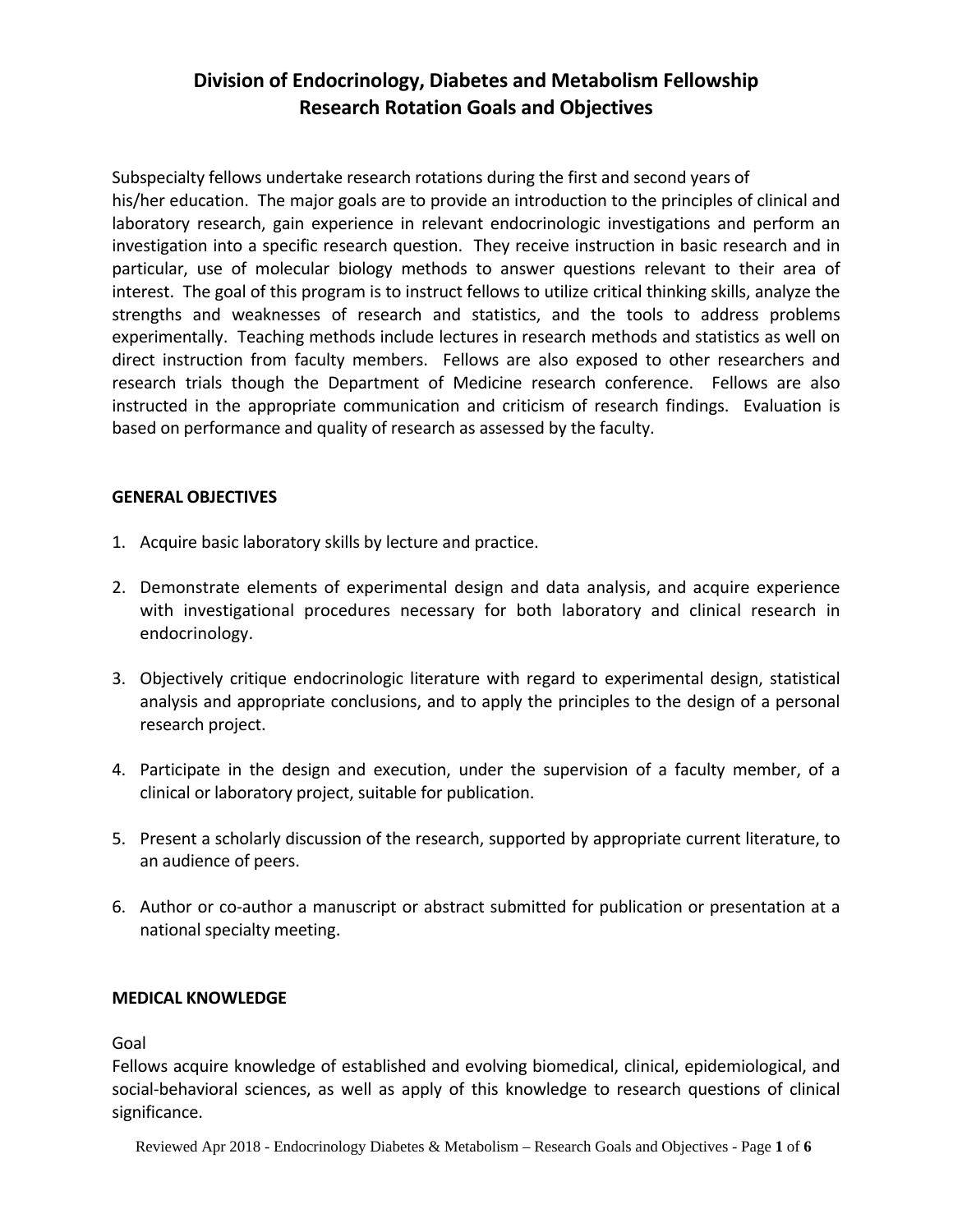Specific objectives:

- 1. First year fellows are expected to:
	- a. List the applicable biochemistry and physiology, including cell and molecular biology, as related to a research question in endocrinology, diabetes, and metabolism.
	- b. List appropriate clinical laboratory, radionuclide, radiographic and molecular biology studies to address a research question.
	- c. Synthesize basic laboratory techniques, including quality control, quality assurance, and proficiency standards.
	- d. List steps to of common assays such as protein and nucleic acid content.
	- e. Maintain good laboratory notes, instrument use, safety, and use of radioactive materials.
	- f. Describe the elements of experimental design and clinical implications of the research project.
	- g. Acquire hands on experience with investigational procedures relevant to endocrinology.
- 2. Second Year Fellows are expected to:
	- a. Apply the applicable biochemistry and physiology, including cell and molecular biology, as related to a research question in endocrinology, diabetes, and metabolism.
	- b. Demonstrate mastery of appropriate clinical laboratory, radionuclide, radiographic and molecular biology studies to address a research question.
	- c. Apply knowledge of basic laboratory techniques, including quality control, quality assurance, and proficiency standards.
	- d. Carry out the elements of experimental design and clinical implications, and apply hands on experience with investigational procedures relevant to endocrinology.
	- e. As the fellow gains experience more advanced techniques will be introduced as required to complete the project they have selected. May include Northern, Southern, and Western blotting, transient transfection assays, mammalian cell culture, cloning, and immunoassays.
	- f. Maintain good laboratory notes, instrument use, safety, use of radioactive materials.

## **PATIENT CARE**

Goal

Fellows must be able to provide care of human subjects that is compassionate, appropriate, and effective for reliable data generation and for the continued participation of human subjects in research.

Specific objectives:

First year fellows will develop skills and second year fellows will safely and effectively practice compassionate care of research subjects. This includes the elements of informed consent, inclusion and exclusion criteria, proper handling of personal health information, and appropriate responses to adverse events in a clinical trial.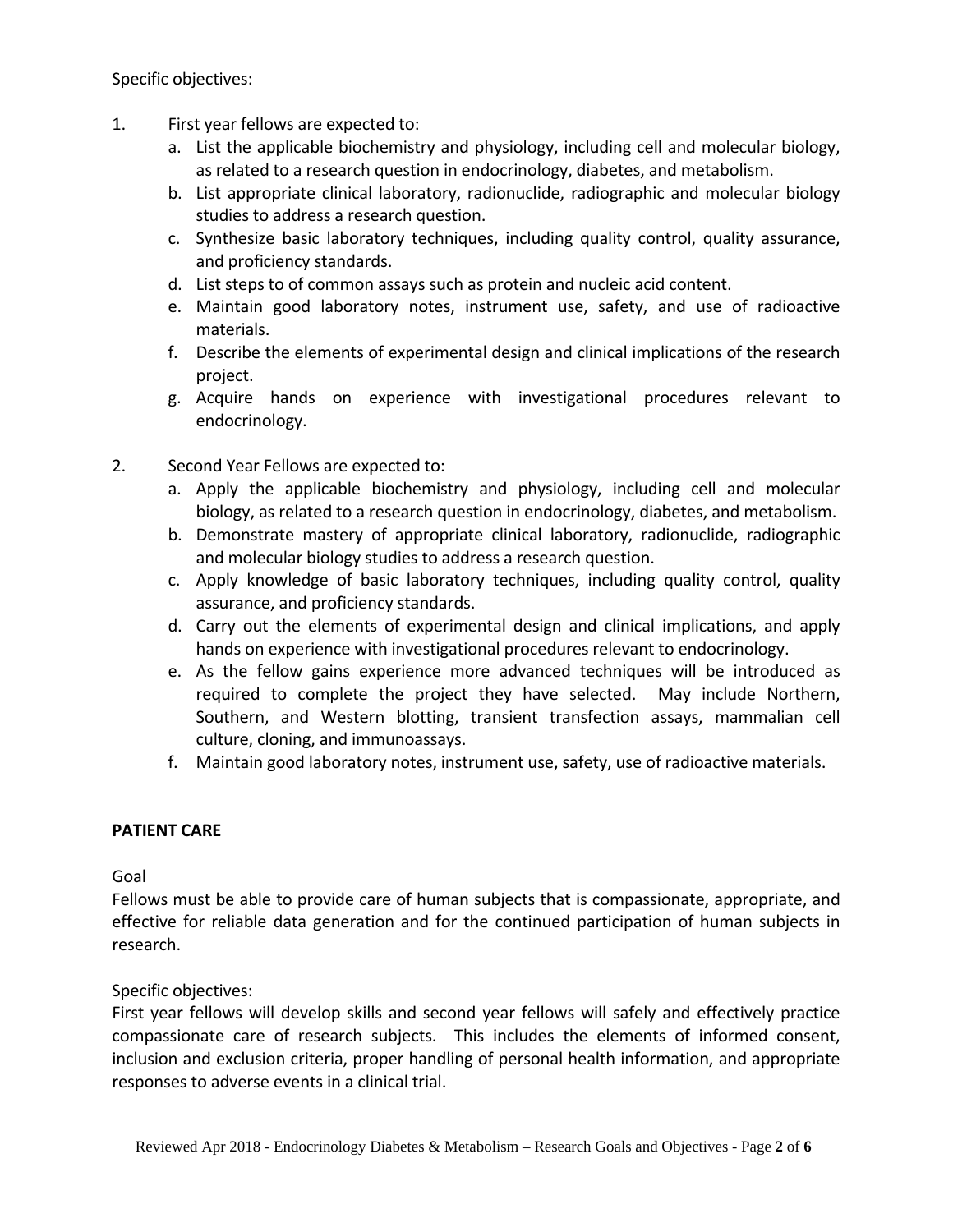#### **TECHNICAL AND OTHER SKILLS**

- 1. First year fellows will acquire skills and second year fellows will execute performance of the following:
	- a. Performance and interpretation of laboratory studies required to answer the research question.
	- b. Use critical thinking, statistics, and repetition when data is generated.
	- c. Performance of statistical testing to accept or reject the experimental hypothesis.
	- d. Gain competence in the use of terms hazard ratio, absolute and relative risk.
	- e. Prepare the final results of a research project in a manner suitable for presentation as part of a research seminar or poster, and/or for publication.

#### **PRACTICE‐ BASED LEARNING AND IMPROVEMENT**

Goal

Fellows investigate and evaluate their care of subjects, to appraise and assimilate scientific evidence, and to continuously improve patient care based on constant self‐evaluation and life‐ long learning.

Specific objectives:

- 1. First year fellows
	- a. Gain experience in the role of the principal investigator under the instruction of a faculty member.
	- b. Locate, appraise and assimilate necessary information regarding their research project.
	- c. Discuss the strategies for study enrollment.
	- d. Determine ways that ethically maintain subjects in clinical studies.
	- e. Discuss reasons for potential drop‐outs
- 2. Second year fellows
	- a. Gain mastery of locating, appraising and assimilating necessary information

Reviewed Apr 2018 - Endocrinology Diabetes & Metabolism – Research Goals and Objectives - Page **3** of **6**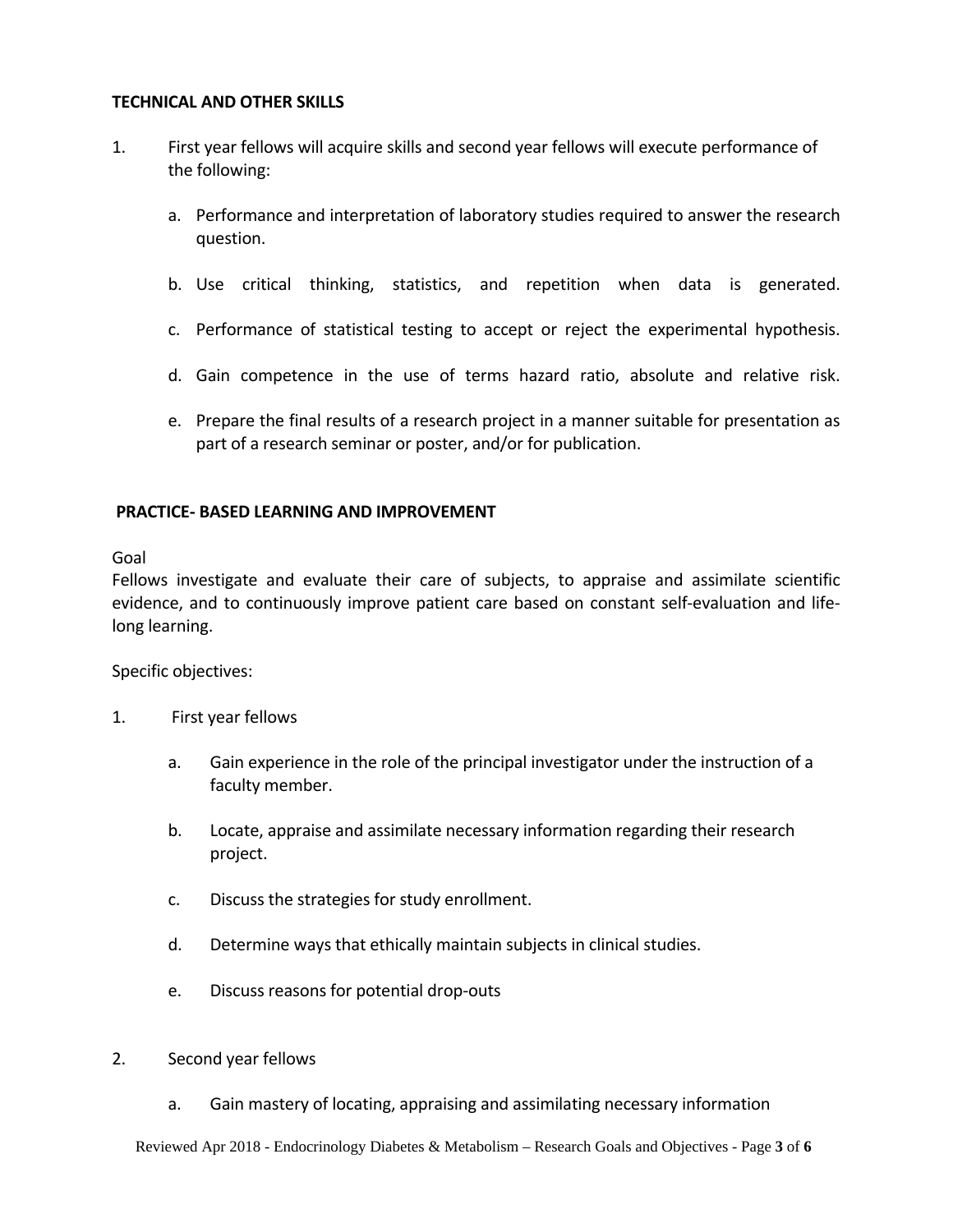regarding their research project.

- b. Assess patient enrollment and dropout in clinical studies.
- c. Institute strategies to improve patient enrollment or reduce subject drop out.

#### **SYSTEMS BASED PRACTICE**

#### Goal

Fellows must practice an awareness of and responsiveness to the larger context and system of research in health care, as well as the ability to call effectively on other resources in the system to provide optimal health care.

#### Specific objectives:

- 1. First year fellows:
	- a. Locate, appraise and assimilate evidence from scientific studies related to a systems based issue that impacts patient care.
	- b. Describe ways to analyze systematically the elements in the process, using quality improvement methods.
- 2. Second year fellows :
	- a. Design and implement a systems based quality improvement project regarding a research project.
	- b. Incorporate formative evaluation feedback into systems based practice.
- 3. All fellows are expected to:
	- a. Recognize and utilize medical, surgical, and psychological consultation services available within UF Health Jacksonville, as well as methods for patient referral to diabetes education, nutrition, rehabilitation, and social services.
	- b. Identify patient resources within the community relevant to needs of patients with diabetes and disorders of the endocrine system (e.g., educational resources, consumer organizations, advocacy and support groups, and professional societies).
	- c. Retrieve patient records and laboratory data from within the local system, and from referring health care providers, or previous and concurrent sites of patient care.
	- d. Employ appropriate avenues for obtaining laboratory and imaging tests and recommended therapies for patients belonging to contracted health management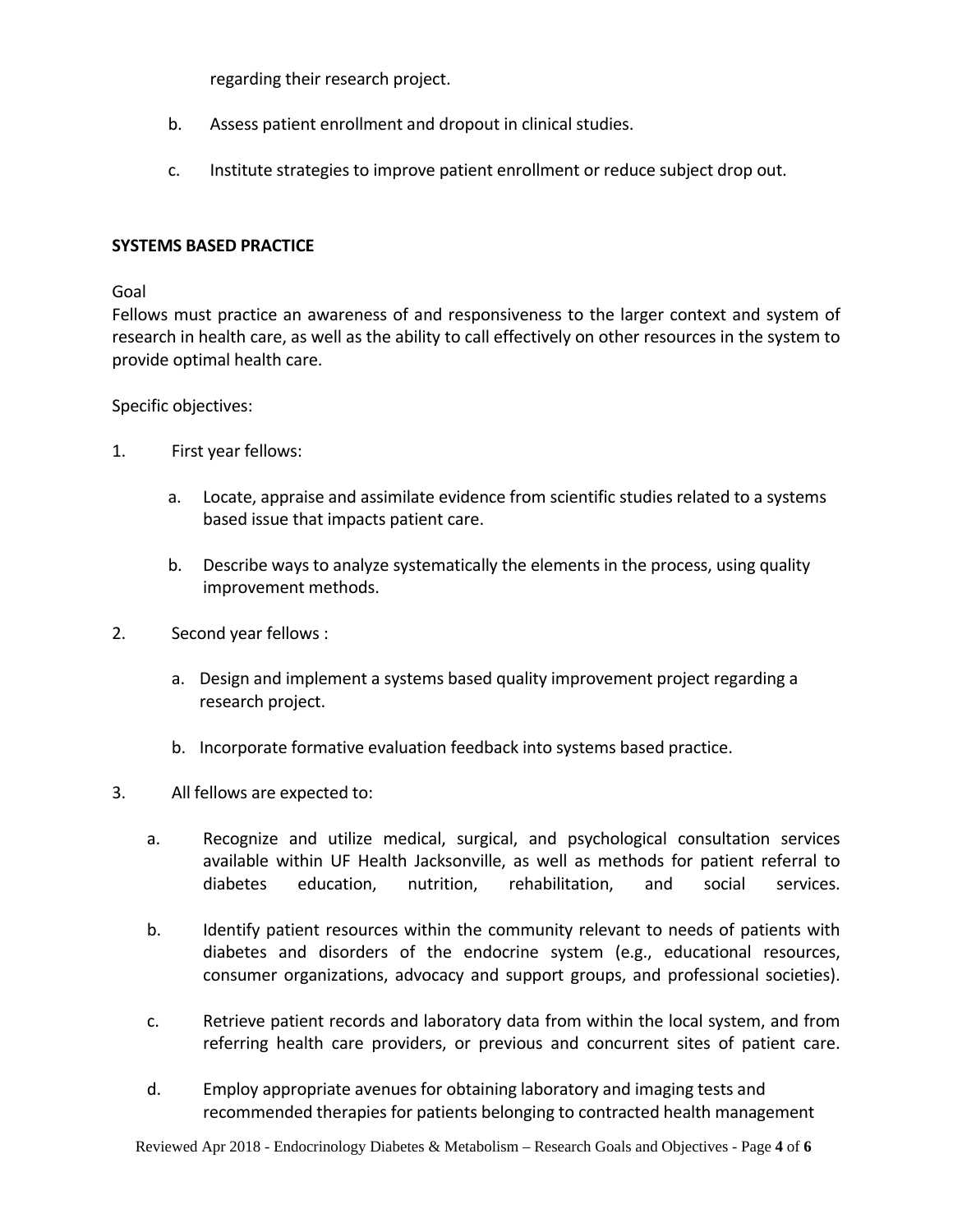#### **PROFESSIONALISM**

Goal

Fellows commit to carrying out professional responsibilities and an adherence to ethical principles. Fellows are expected to practice during the first year and continue in the second:

- 1. Compassion, integrity, and respect for others.
- 2. Responsiveness to patient needs that supersedes self‐interest.
- 3. Respect for patient privacy and autonomy.
- 4. Accountability to patients, society, and the profession.
- 5. Sensitivity and responsiveness to a diverse patient population, including but not limited to diversity in gender, age, culture, race, religion, disabilities, and sexual orientation.
- 6. Commit to scholarship through presentations of conferences, literature reviews or publications related to personal research and clinical cases.
- 7. Develop effective teaching skills for instruction of patients, peers, and other health care professionals through conference presentations and on an individual level.

## **INTERPERSONAL AND COMMUNICATION SKILLS**

Goal

Fellows must adhere to interpersonal and communication skills that result in the effective exchange of information and advocacy with subjects, their families, members of the research team and professional associates.

Specific objectives:

- 1. First and second year fellows are expected to:
	- a. Communicate effectively with patients and families across a broad range of socioeconomic and cultural backgrounds
		- 1. Use simple nontechnical language for oral and written communications and **instructions**
		- 2. Use appropriate interpreters for language barriers and sensory impairments
	- b. Communicate effectively with physicians, other health professionals, and health related agencies in regards to research.
	- c. Maintain comprehensive, timely, and legible laboratory records and source documentation.